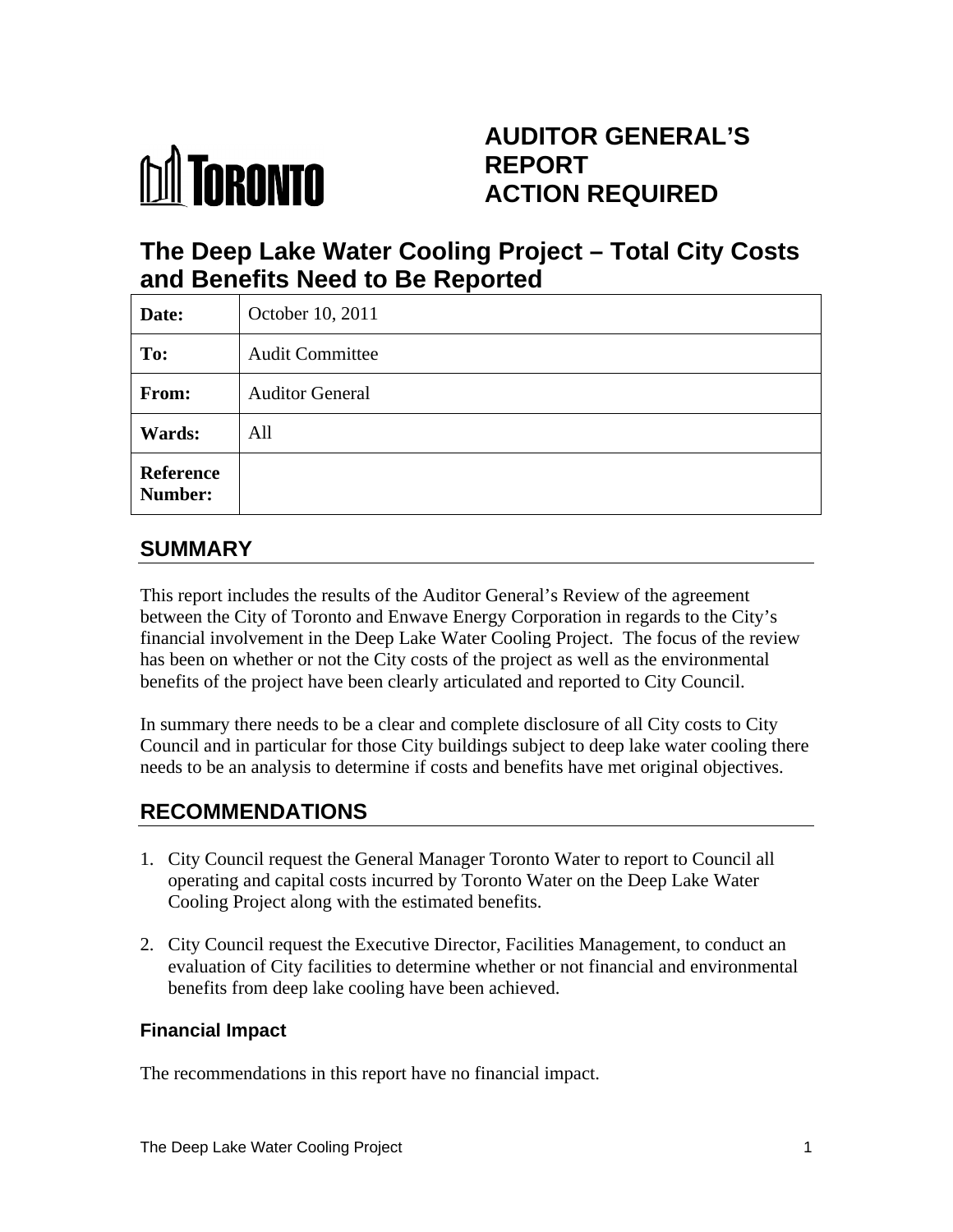## **ISSUE BACKGROUND**

The Auditor General's audit work plan included a review of the contract between Enwave Energy Corporation (Enwave) and the City of Toronto in relation to the Deep Lake Water Cooling project. The major purpose of the review was to determine whether or not the benefits outlined in the agreement, both financial and environmental were achieved.

In conducting this review we:

- Reviewed various Committee and Council Reports
- Reviewed the Energy Transfer Agreement between Enwave and the City
- Reviewed other documentation
- Interviewed various City staff
- Reviewed management controls and practices

### **COMMENTS**

Enwave is a private corporation owned by the Ontario Municipal Employees Retirement System and the City of Toronto. The Ontario Municipal Employees Retirement System owns 57 per cent of Enwave with the City owning the remaining 43 per cent. Enwave operates a district energy system that provides heating and cooling to downtown Toronto buildings.

In 2002, the City of Toronto entered into a 50 year energy transfer agreement with Enwave to provide cold water from Lake Ontario to air condition a number of downtown buildings. This particular project is known as the Deep Lake Water Cooling project and is part of an integrated district cooling system that covers the City's downtown core. The energy transfer agreement sets out the relationship and responsibilities between the City and Enwave in order to make the infrastructure changes necessary for the Deep Lake Water Cooling Project.

Customers of Enwave include:

- The Toronto Dominion Centre
- The Royal Bank Plaza
- RBC Centre
- Air Canada Centre
- Steam Whistle Brewery
- Mount Sinai Hospital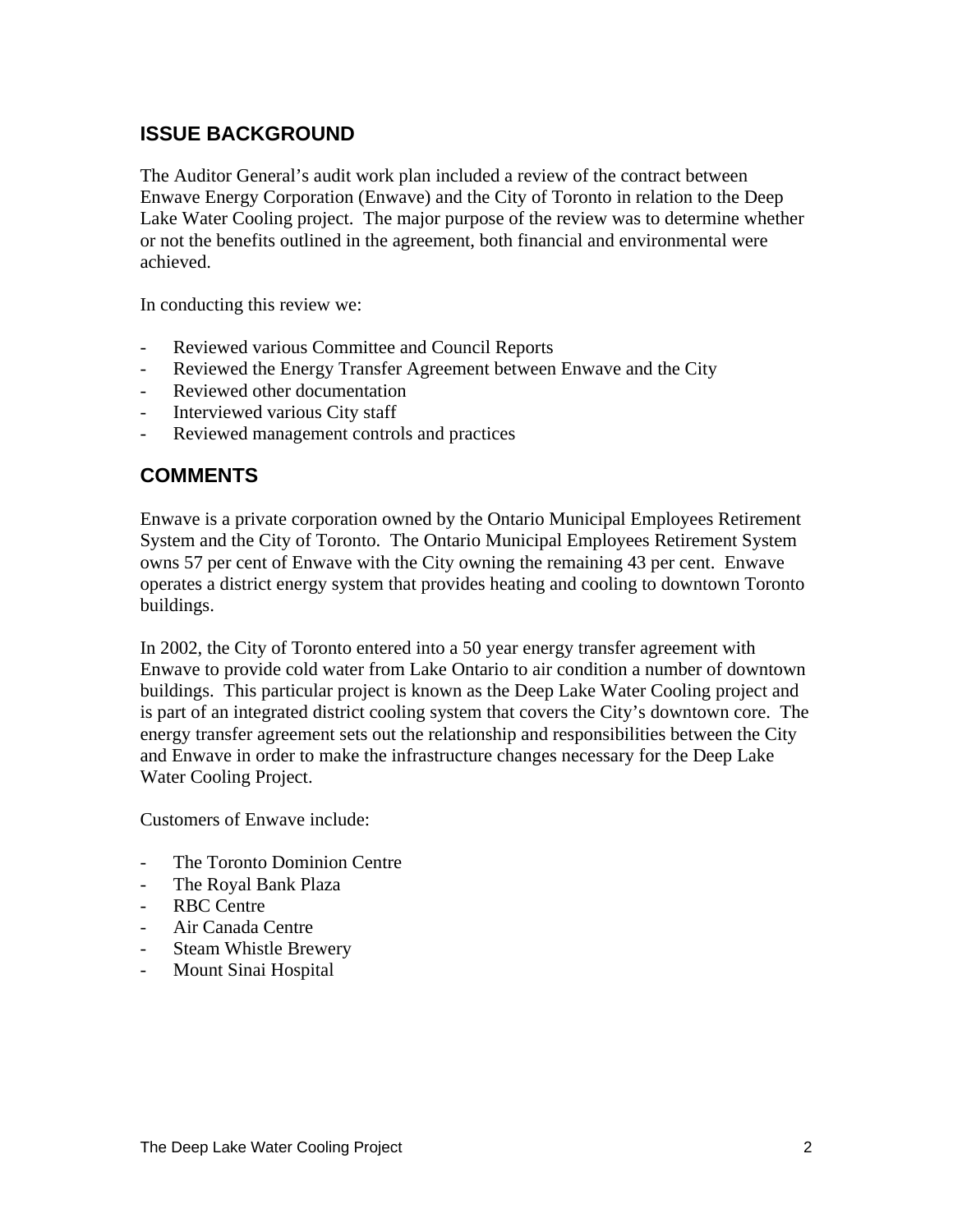#### How the Deep Lake Water System Works

In simple terms, Enwave's intake pipes draw cold water from five kilometres off the shore of Lake Ontario at a depth of 83 metres below the surface. The naturally cold water is directed to the John Street Pumping Station where Enwave's facilities are ultimately used to air condition the various buildings in the system.

#### The Origin of the Deep Lake Water Project

The planning and approval for the Deep Lake Water Cooling Project was initiated by the former Municipality of Metropolitan Toronto. In 1997, the Council of the former Municipality of Metropolitan Toronto authorised staff to execute an energy transfer agreement with the Toronto District Heating Corporation (now Enwave) and to proceed with a pre-design study and an environmental assessment. In 2000, the City of Toronto approved funding for the pre-design study and environmental study.

The 2002 Energy Transfer Agreement required that Enwave pay for the costs of upgrading the Toronto Island Filtration Plant and the costs for expanding the John Street Pumping Station which was required for the implementation of the Deep Lake Water Cooling Project. The Agreement also provided that incremental costs incurred by the City were to be reimbursed by Enwave.

#### Benefits to the City of Toronto

Both environmental and economic benefits were the impetus for implementing the Deep Lake Water Cooling Project. The 2000 report entitled, "Deep Lake Water Cooling Project Pre-design Study" stated that "using deep lake water as a cooling source would reduce the demand for electricity and enable removal of ozone depleting refrigerants from existing building cooling systems".

<http://www.toronto.ca/legdocs/2000/agendas/council/cc/cc000607/wks12rpt/cl004.pdf>

In addition, operational benefits were stated to be as follows:

- New intake source for the Toronto Island Filtration Plant
- Addition of a backup power supply for the John Street Pumping Station
- Year round operation of the Toronto Island Filtration Plant
- Fifth water pump at the Toronto Island Filtration Plant which increased the volume of water pumped from the lake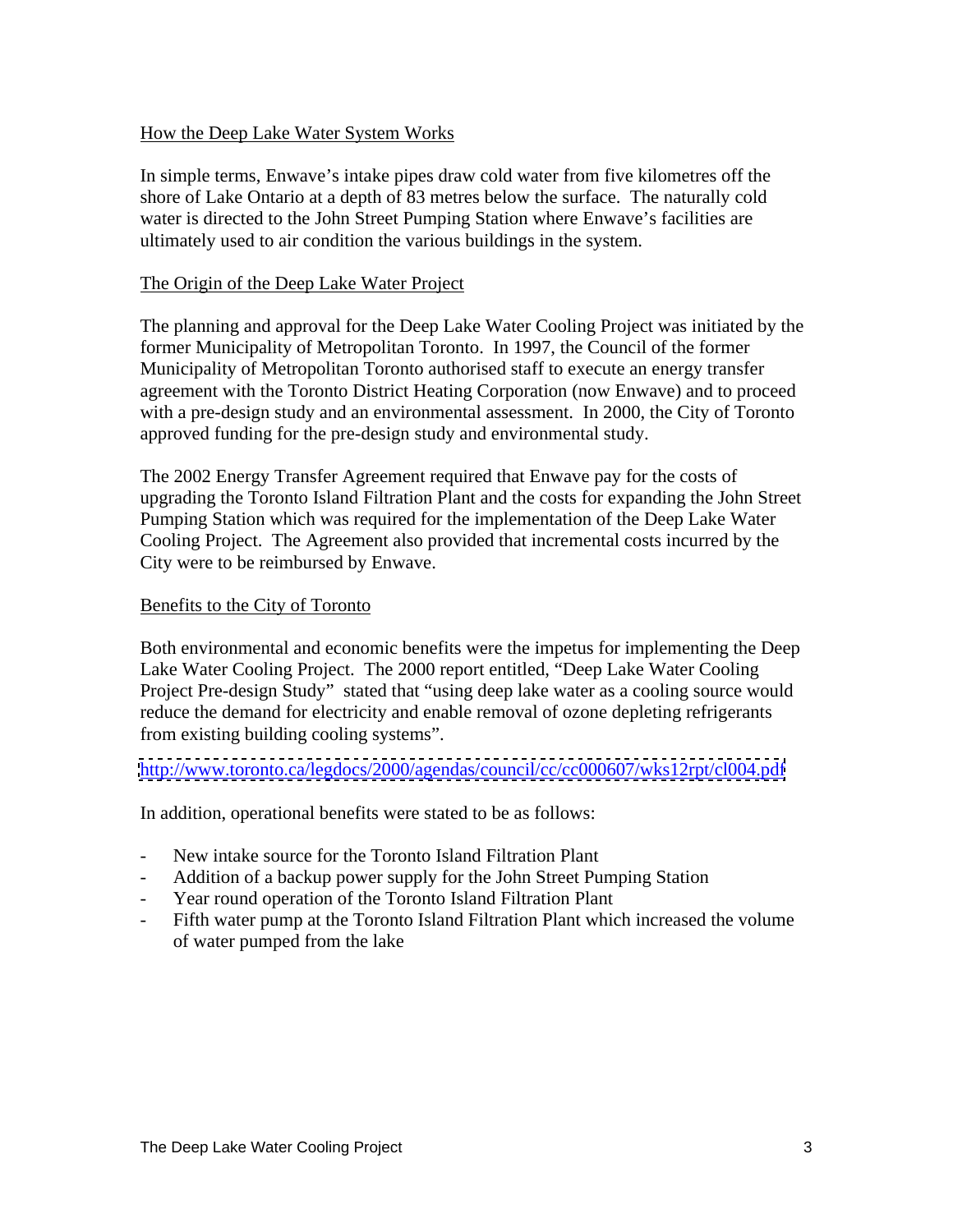### Costs to the City of the Deep Lake Water Cooling project

The Energy Transfer Agreement with Enwave had the following financial conditions:

- Enwave was to construct at its own expense a new intake facility to the Toronto Island Filtration Plant, as well as the costs relating to the modification and the expansion to the John Street Pumping Station
- Enwave was required to reimburse the City for all incremental operating, maintenance and repair costs associated with the deep lake water cooling system
- Enwave was required to pay the City an energy transfer fee based on the cooling energy generated.

The 2001 "Deep Lake Water Cooling Project Energy Transfer Agreement" report to City Council which authorised the Deep Lake Water Cooling Project included information on certain costs and benefit elements including costs relating to the pre-design study, easement fees for the new intake facilities and the winterization costs of the Toronto Island Filtration plant.

#### <http://www.toronto.ca/legdocs/2003/agendas/council/cc030722/pof8rpt/cl012.pdf>

However, other costs and benefits such as the projected energy transfer fees and additional operating costs incurred by the City were not included in the report.

The original budget approved by City Council for the Deep Lake Water Cooling Project was \$12.3 million. Certain costs incurred in connection with the project were significantly in excess of original estimates. While these increased estimates were reported to Council through the budget process there has not been a final and complete accounting for all deep lake water cooling project costs. While such reporting of final costs was not a requirement, it would be useful information for Council given the scope of the project.

#### Deep Lake Water Cooling at City Buildings

The City has entered into 20 year agreements with Enwave to provide deep lake water cooling in five City buildings consisting of:

- Metro Hall
- City Hall
- Police Service headquarters
- Old City Hall and
- Union Station

The estimated costs to install deep lake water cooling systems in these five facilities are in the range of \$14 million.